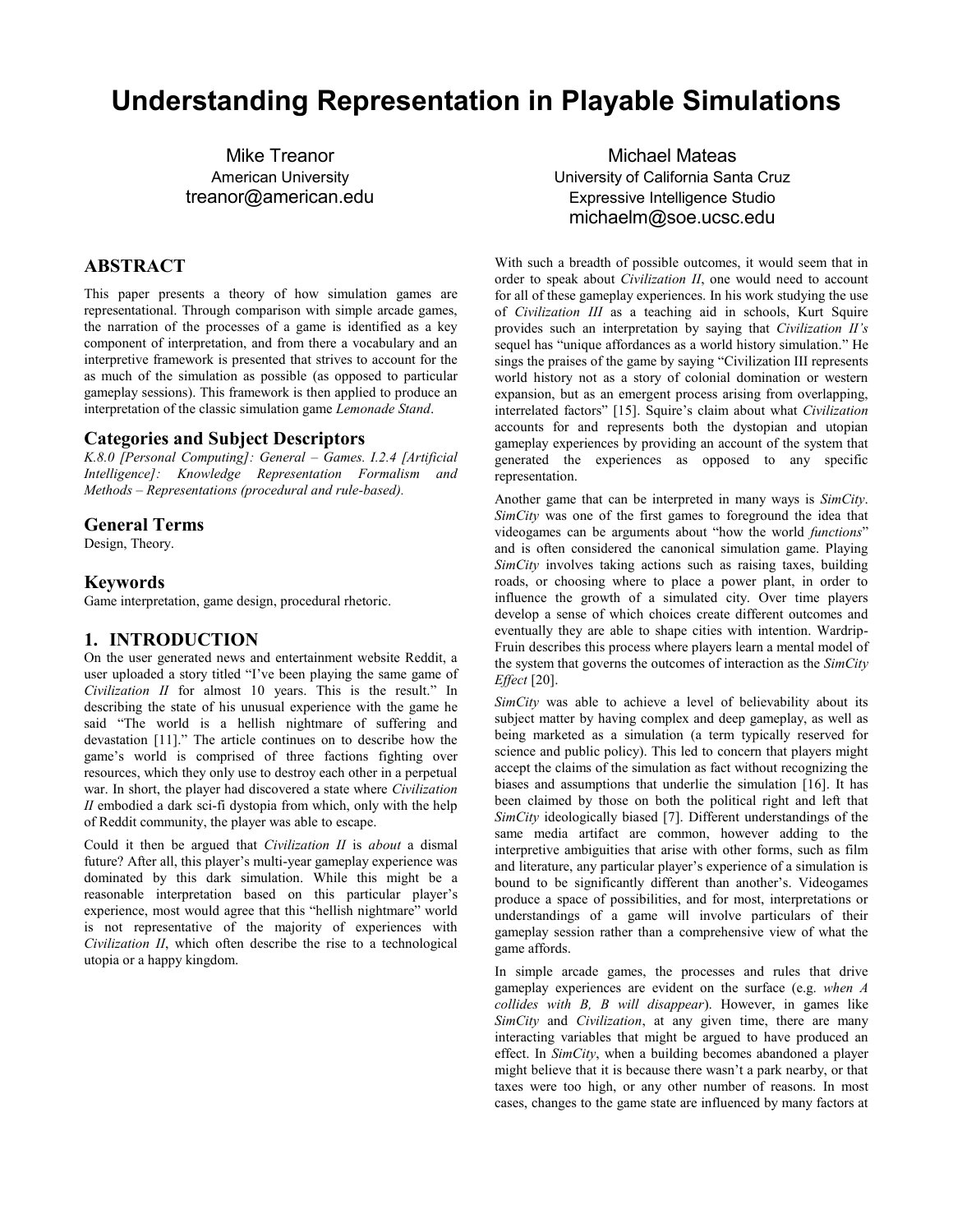

**Figure 1 - A screwdriver shooting white dots at screws might metaphorically represent a screwdriver screwing in screws.**

<span id="page-1-0"></span>once. This makes it difficult, if not impossible, to confidently describe the processes of *SimCity* using simple rules about the discrete entities that appear on the screen. Instead, *SimCity* makes use of complex resource management rules where quantities of money, population, and pollution interact to produce results. In other words, the rules of the game are not directly evident to the player.

This paper explores how simulation games can be interpreted as systems that generate representations, rather than particular representations. The paper begins by teasing out a distinction between games that primarily represent through instantial assets and those that represent through simulation. Based on the theoretical foundation, a theory and vocabulary for simulation representation is presented. Next, the theory is illustrated by performing a semi-formal interpretation of *Lemonade Stand*, one of the earliest simulation games.

This paper continues an ongoing investigation into how videogames are representational in ways unique to their medium – through their processes. In previous work, a theory of representation for games involving primarily collision detection and movement was presented that understood a game as a collection of *micro-rhetorics* (patterns of game rules and beliefs about game visuals) [18][19]. This approach was found to be applicable to very simple arcade-style games, and was even robust enough to be implemented into a computational system that could generate games about subjects [17]. Like the representational theory for simple arcade games, the contributions of this paper are intended to lead to the development of a computational model of simulation representation.

# **2. IDENTIFYING THE FOUNDATIONS OF SIMULATION REPRESENTATION**

In language of semiotics, the different ways we interpret simple arcade games and simulation games is a matter of which semiotic *codes* the interpreter employs to understand the game's signs. Given the indeterminate nature of a sign, it cannot be said that a signified *must* follow from any signifier. A code is a rule, or convention, that generally tells the interpreter which of the many signifieds to select from the many that are possible. For example, the appearance of a green circle on the screen of an abstract videogame could represent a green apple or a non-diegetic interface element to indicate that the player should start moving (like a form of traffic control) depending on which semiotic codes the interpreter utilizes. Codes are culturally determined and their application is a product of the individual and their beliefs about the rest of the semiotic system. If the player believed they were playing an abstract farming game about collecting food, he might understand the green circle as an apple to collect. But if he believed he was playing a racing game, was not currently moving and carried the cultural association of green with "go," he might understand it as a "green light" that indicates the being of a race. Codes determine which of the many possible interpretations to believe.

Groups of semiotic codes will often be employed in the same contexts and groupings of them have been referred to as *semiotic registers* [8]. Genre conventions often establish which semiotic register an interpreter adopts when encountering a system of signs. Applying this concept to games, Huber describes semiotic registers as "a conceptual entity produced by the player's attempt to understand and successfully play a game by organizing the signs he/she encounters [8]."

The following discussion of two hypothetical segments of gameplay will conceptually develop two registers of videogame signification. The first segment uses a thematically consistent set of visuals but seemingly incoherent mechanics. It will be claimed that it successfully signifies via an *instantial register* which relies on codes that emphasize beliefs about a game's instantial assets. The other will use an arguably incoherent set of visuals and mechanics that are able to represent *despite* the visuals. It will be argued that this segment is able to represent because of a *simulative register* that emphasizes codes about the game's processes.

# **2.1 The Instantial and Simulative Registers**

Most classic arcade games can be said to signify in what could be called an *instantial* semiotic register. Understanding a game of the instantial register primarily involves beliefs about instantial assets (visuals, sound, cut scenes, etc.). Often, these games could be understood by just watching gameplay play out, and thus it can be said that the forms of representation in these games bears resemblance to those of static media.

The following description of an odd segment of gameplay will illustrate this point and help lead to the development of a simulative register:

*A picture of a screwdriver moves around the screen and periodically white circles appear near it and move away along the angle that the screwdriver was facing at the time of the circle's spawning. Also on the screen are pictures of screws which are removed upon collision with a white circle [\(Figure 1\)](#page-1-0).*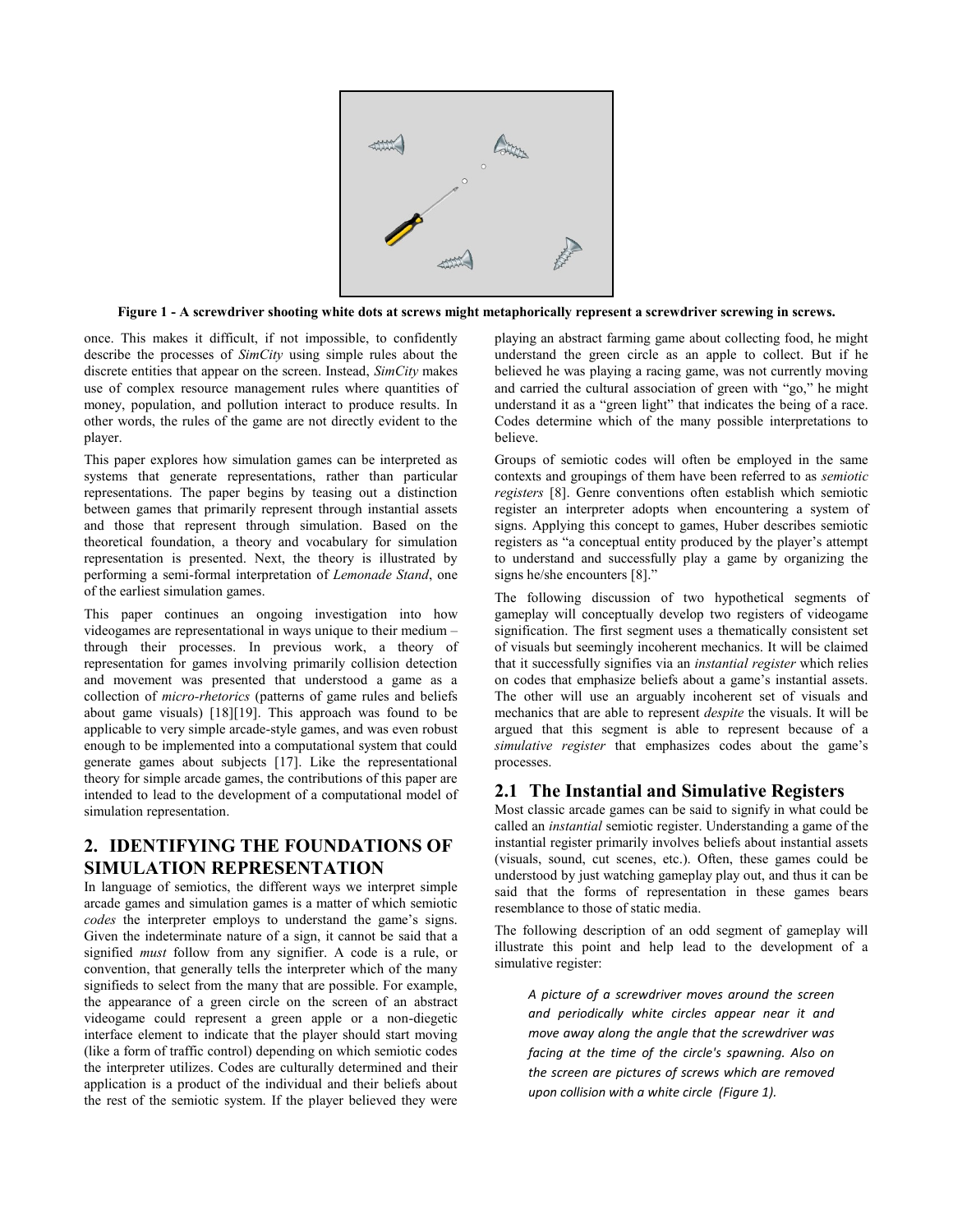

**Figure 2 - An editorial cartoon that makes use of multiple visual tropes.**

<span id="page-2-0"></span>Given the history of space "shoot 'em up" style videogames, this might be said to represent a screwdriver *shooting at* and destroying screws. When taken as a literal visual representation, this gameplay segment is nonsensical. However, if select elements are emphasized, the visuals, and others deemphasized, the mechanics, a more sensible interpretation is possible. It could be argued that this segment is be a highly abstract, metaphorical, representation of a screwdriver *screwing in* screws.

This claim is not hard to accept if the game mechanics aren't considered. Screwdrivers are designed to screw in screws and those two entities the only entities in the game world. Even a still picture of a screwdriver and screw might be said to represent, or at least imply, this concept. However, it can also be argued that the mechanics support this interpretation through metaphor. In the details of how this metaphor functions is the distinction between the instantial and simulative registers.

Lakoff and Johnson write "the essence of metaphor is understanding and experiencing one kind of thing in terms of another [10]." Metaphors allow interpreters to transfer the qualities of one concept and apply them to another. As an example, [Figure](#page-2-0) 2 shows an editorial cartoon that makes use of caricature, physical and spatial metaphor, literal signifying images and text to communicate a message about an encroaching and dividing problem of unemployment in the United States. The impending disaster is communicated through the use of a destructive entity, the saw, which is labeled "jobs." This labeling of objects to make a metaphor explicit is an established convention of the editorial cartoon and indirectly communicates using both visual and written signs. A further explanation of how this metaphor functions sheds light on how metaphor applies to the screwdriver and screw gameplay segment.

Peirce's semiotics describes three kinds of signs: iconic, indexical and symbolic. Iconic signs represent because they physically resemble what they stand for. The image of the saw blade is an example of an iconic sign. Indexical signs are those that reliably correlate with what it stands for. Understanding that the saw being behind President Obama represents that he does not anticipate the problem of jobs involves an indexical sign. The saw's placement does not directly visually resemble the image that it signifies, yet it still able to bring to mind concepts that are associated with saws colliding with people because those concepts are directly correlated with saws moving toward people. Symbolic signs are culturally determined signs that map from signifier to signified via convention. Most words are symbolic signs.

Operating as iconic signs, a picture of a saw cutting through a picture of a board will not likely arise any difficulty for an

interpreter as most believe that saws can cut through wooden boards, and the image they are considering denotes this belief through visual similarity to their existing beliefs. Without being attached to the saw, the word "jobs" would be shown to be dividing the board, and an interpreter would be forced to confront the unbelievable implication that jobs cut through wood, which would no longer be able to be justified through visual similarity. The interpreter would not likely interpret it as a symbolic sign as the convention of understanding the words "jobs" in this context is not established.

The labeling of the saw with the "jobs" allows us to understand jobs in terms of a saw. Jobs are now understood as being able to cut, destroy and divide. Also through metaphor, the wooden board shaped like the United States that President Obama is standing on, is able to be cut, destroyed and divided. This symmetry between metaphors allows this editorial cartoon to convey a lot of information about abstract concepts in a single image. Metaphors function by attaching one concept, the *tenor*, to another, the *vehicle*. The tenor is the concept which features are ascribed to and the vehicle is the concept from which the features are inherited from [13]. The interpretation of the editorial cartoon described above treats the saw and board as the vehicles, and jobs and the United States as the tenors.

Returning to the screwdriver and the screw, we can use the metaphorical and semiotic language to describe why we might interpret the "screwdriver shoots at screws" mechanics as a representation of it screwing in screws. Unlike the editorial cartoon, where both the tenor and vehicle were visually represented, the gameplay segment as described is made up of visuals and game processes. The claimed interpretation of the screwdriver screwing in the screws becomes possible only by ascribing the metaphorical roles of tenor/vehicle to each of these qualities of the text, despite processes not being *visual*. In this case, the gameplay segment's tenor, the screwdriver and screws, can be said to inherit from a *procedural* vehicle.

A procedural vehicle gets its meaning from the way in which the abstract operation of the processes can be narrated. In describing the meaning of abstract machinery, Agre argues that machines have *narrative affordances* [1]. Similarly, Mateas claims "Every system is doubled, consisting of both a computational and rhetorical machine [12]." The ways in which we can sensibly, or convincingly, narrate the operation of game mechanics is constrained by shape of the computational material and cultural context of the interpreters. In other words, if there is a game mechanic where when A collides with B, B is removed from the screen, it will be unconvincing to narrate the enactment of these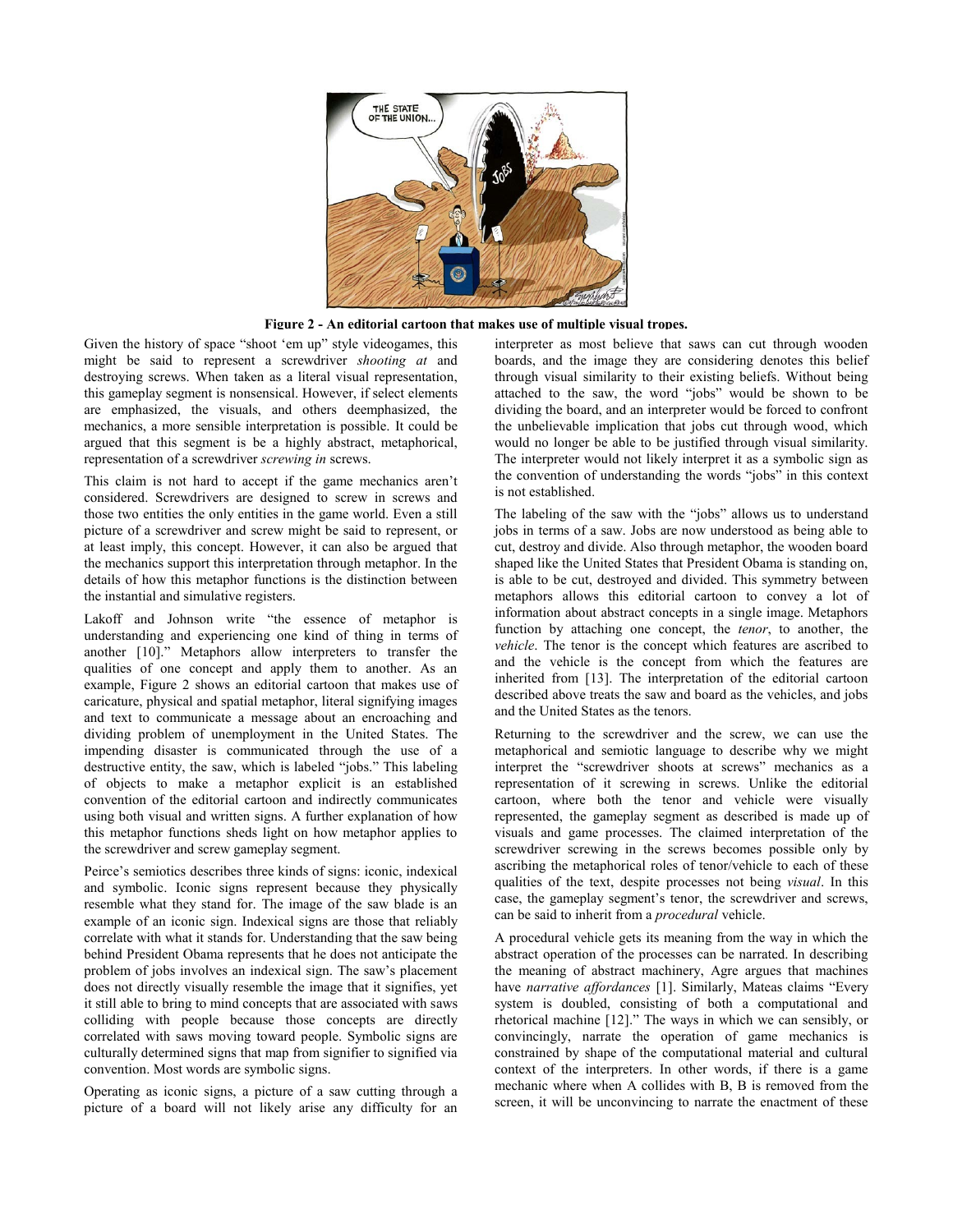mechanics as something that contradicts it. For example, if A was believed to be a human head, and B looked like food, and we attempted to narrate the enactment of the mechanics as the food eating the man, it would be unconvincing as that interpretation would seem to imply that A, the head, is removed from the screen upon collision with B, the food. This is explicitly not the case and can never be the case because of the nature of the code running on the machine. This narration of the abstract processes would be unbelievable.

When we abstract away the visual representations from the screwdriver gameplay segment we have mechanics that can be described by the following game rules: *A spawns C, C moves in a straight line along the vector that A is facing when it is spawned and when C collides with B, B is removed from the screen.* Because it visually appears as though A is producing C, and some event occurs when C collides with B, solely based on this simple narration of the abstract processes, an interpreter might consider the general question "for what purpose might A be producing C in order to act upon B?"

When considered at this level of abstraction, we can now consider how the visuals relate to the mechanics. Given the thematic assignments of A as a screwdriver, B as screws and C as an abstract shape, we can reconsider the question as "for what purpose might a screwdriver act upon a screw?" To this question there is the obvious response of our claimed interpretation that a screwdriver *screws in* a screw. For this interpretation, the role C, the small white circles, plays is to establish through metaphor that A is acting upon B. For this metaphor, the interpretation that the procedural mechanics represent that A is acting upon B serves as the procedural vehicle, and the belief that A and B are screwdrivers and screws serves as the instantial tenor. Thus, screwdrivers metaphorically inherit the quality of acting upon screws.

Admittedly, this metaphor provides a weak, or possibly unconvincing, interpretation. Furthermore, the procedural vehicle that the tenor of the metaphor relies on only relates to the subject matter of screws and screwdrivers in the most general of ways (most things can be said to *act upon* others in some capacity). For this gameplay segment, an interpretation was arrived at mostly through preexisting beliefs about the instantial assets rather than through consideration of the mechanics. While it was able to be argued that the mechanics supported the interpretation, it was only after abstracting the narration of them to a point that almost any two objects could be related by them. In other words, the mechanics were not simulating any *particular* aspects of screwdrivers screwing in screws. The defining characteristics of the instantial register are that interpretations are greatly determined by existing beliefs about a game's instantial assets and processes only relate as metaphorical vehicles at high levels of abstraction.

Below, we will build from this understanding, to develop a *simulative* semiotic register that prioritizes a game's simulation. Consider a hypothetical videogame that represents part of the editorial cartoon described above:

*The player controls a saw with a labeled with the word "jobs" and is given a goal to collide with wooden boards shaped like the United States. Upon collision, the boards split in half and fade away.*

Like the screwdriver example, this segment of gameplay can be understood using a procedural vehicle and a visual tenor. Even in denotatively describing the visuals that result from the mechanics being enacted, *A collides with B and B is split in half*, it fairly accurately describes what happens when a saw is put to wood. When images that are consistent with the narration of the abstract processes are applied, a stronger coherence is achieved and it seems more likely that an interpreter will arrive at similar conclusion: jobs are dividing the United States. This segment of gameplay is arguably able to represent as clearly as the editorial cartoon because "the elements presented on the surface have analogues within the internal processes and data [20]."

However, even when nonsensical assignments to the gameplay mechanics of A and B are made, this particular set of abstract mechanics still might be argued to represent using a similar metaphor. Consider the same gameplay segment with seemingly nonsensical visuals:

*The player controls a cupcake and is given a goal to collide with manhole covers. Upon collision, the manhole covers split in half and fade away.*

This game appears to represent that cupcakes divide manhole covers. This statement may be nonsensical, but we still are able to grasp it because of the processes even despite the visuals.

Different than the screwdriver segment, the mechanics lend this segment a more coherent explanation of what it might mean than the instantial assets do. The codes of the simulative register involve taking the operation of the mechanics as particular representations, and beliefs about instantial assets are less essential than, or in this case ornamental to, the processes. Unlike the cupcake example, but demonstrated by the "jobs dividing the United States" gameplay segment, which simultaneously employed both visual and the procedural style metaphors, the simulative register can offer potent representations because the visuals *and* the processes can be understood as iconic signs.

These registers are not exclusive categories and can be said to be operating simultaneously and to different extents for any particular interpretation and segment of gameplay. However, each register demonstrates how types of observations can have varying degrees of significance when interpreting different types of games. Differentiating these two registers helps us pin point exactly how simple arcade games (including many newsgames and artgames) can be said to mean differently (i.e. rely on different semiotic codes) than simulation games.

Of course, the hypothetical examples above offer fringe cases of each of these registers for the purpose of precisely differentiating them. Most games that operate in the instantial register are more sensible than the screwdriver and the screw, and most simulation games are more sensible than the cupcake and the manhole cover. These simple examples can hardly be said to be simulations at all. In fact, the cupcake and the manhole cover might be thought of as the " $0<sup>th</sup>$  order" simulation game as the process that is being narrated occurs directly in front of the player. Most simulation games have systems of rules that happen outside of the player's view (e.g. the precise effect of pollution in *SimCity* is not directly evident to the player). The cupcake and manhole cover example shows that the line between simulative and instantial representation is blurry.

The following will use these insights about simulation representation to build up to a theory that accounts for how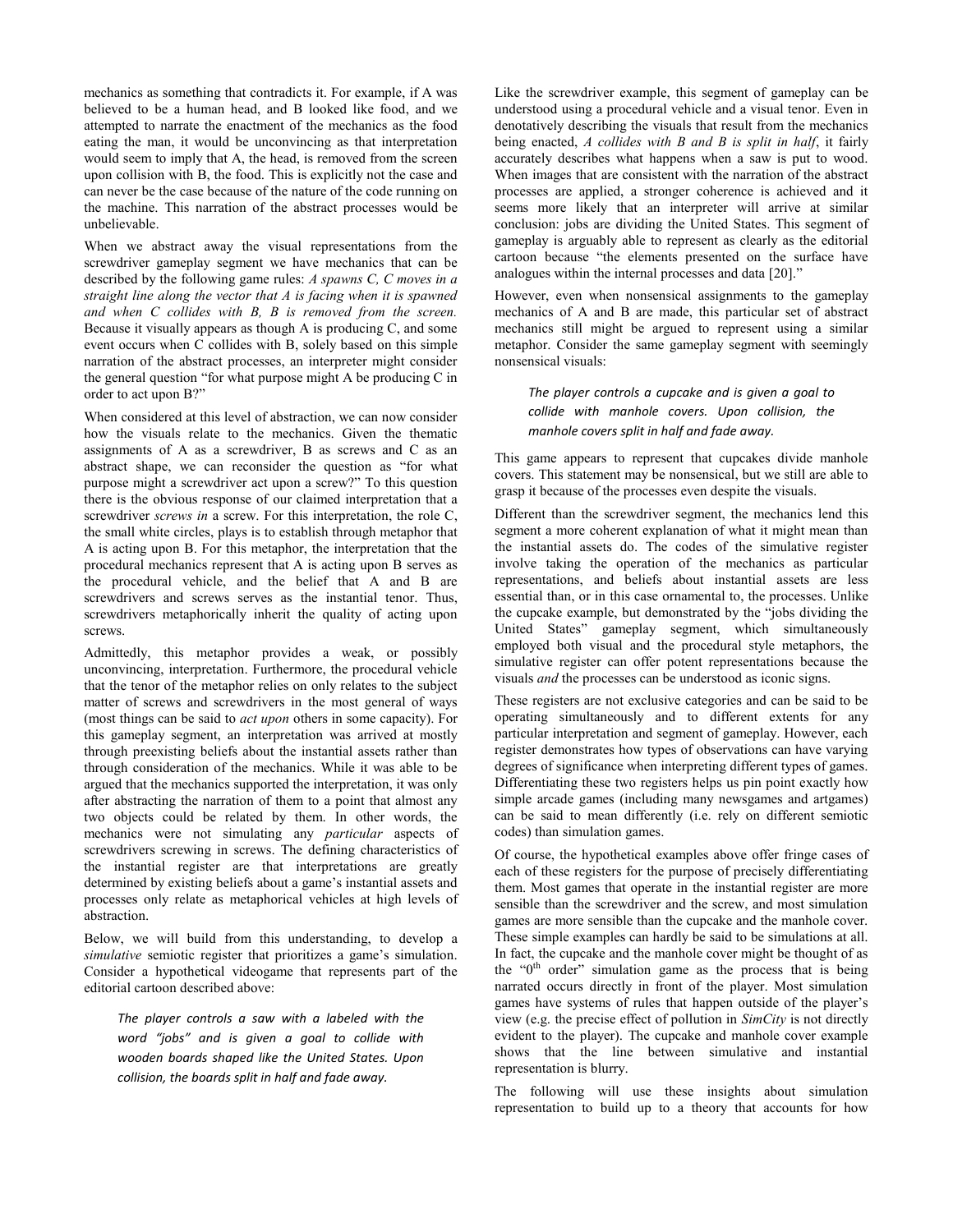simulations with more complex rules can be said to be about subjects.

## **3. INTERPRETING SIMULATION GAMES**

As discussed above, regarding a videogame using the simulative register will involve paying attention to the operations of its processes and narrating, or telling stories about how they work. However, most simulation games are very complex and the operation of their processes cannot be described simply. For example, depending how someone plays a game like *SimCity,* one might walk away believing that the game was advocating for or against mass public transit if it played or didn't play a significant role in the city's growth. Simulation games are able to produce a vast space of possible outcomes, and describing the game as a representation of just one possibility would be to neglect a great deal of what the game can represent. Frasca points out that "…for an external observer, the outcome of a simulation is a narration. But the simulation itself is something bigger than narrative" [6]. However, as of now, the analytical tools for discussing a simulation as opposed to particular narratives are underdeveloped. One of the many problems is that it's not clear at what level of abstraction an interpreter should attempt to describe what the game is about. *How do you talk about what a space of possibilities is about?*

One way to better understand how the simulation operates would be to look to its code or game rules. While this would be the best way to ensure that statements about a game's processes are accurate, accuracy does not necessarily help us understand a player's experience. Furthermore, the running code of a videogame creates a dynamic environment where a space of possible operations is possible. By looking at code and rules, an interpreter is not able to foresee all possible operations in that space. As an extreme example, much of the code base might be devoted to an aspect of the game that the player never sees as they never create the conditions such that the code executes. In addition, code and rules describes a level of detail that can be argued to be *inaccessible* to players. Much like how we do not describe what we do in everyday life in terms of chemical reactions and physics, it doesn't necessarily make sense to describe gameplay in terms of code or rules.

Furthermore, describing a game in terms of its processes does not quite tell us about how it works. This level of explanation may *imply* conclusions about how it is operating, but these conclusions are the result of an act of interpretation.

To comprehensively speak about simulation games, we must have a language that enables us to speak about how they work, without in fact *knowing*. This language should be able to describe a gameplay experience while still accounting for the fact that the experience could have been different. We need a framework that can describe a game as the space of possibilities afforded by the simulation in order to understand how they are vehicles for metaphors. Below, such a framework and vocabulary is developed.

# **3.1 Simulations are Theories**

It has been argued that *computer programs are theories* of what they are about. Simon and Newell write "Programs can be regarded as theories, in a completely literal sense, of the corresponding human processes [14]." Johnson-Laird elaborate on this idea in saying "There is a well established list of advantages that programs bring to the theorist: they concentrate the mind marvelously; they transform mysticism into information

processing, forcing the theorist to make intuitions explicit and to translate vague terminology into concrete proposals... [9]" As computer programs themselves, simulation games can be thought of as theories of their subject matter.

Bogost states "Video games are models of real and imagined systems... when we play, we explore the possibility space of a set of rules—we learn to understand and evaluate a game's meaning [3]." Inside a game like *SimCity*, its set of rules largely determines what the game is able to represent about how public policy decisions determine the health and population of a city. These rules may have been developed to create fun and engaging gameplay, rather than to provide an accurate model of urban planning, but nonetheless it can be argued that the model can still be persuasive and shape the way players understand the world. Frasca argues that simulations are hardly neutral playing grounds where any outcome is possible and that they necessarily privilege ways of playing by design [6].

Bogost describes the theory a game embodies as a game's *procedural rhetoric* – "assembling rules together to describe the function of systems produces procedural representation, assembling particular rules that suggest a particular function of a particular system characterizes procedural rhetoric [3]." In discussing the procedural rhetoric of his *Take Back Illinois*, a game created about a political race, Bogost argues, "In playing the game, the player is not 'brainwashed' or otherwise fooled into adopting the candidates' policy position. Rather he is afforded an understanding of that position for further inquiry, agreement, or disapproval [3]." Bogost describes the *simulation gap* as the conceptual space between the player's existing mental model about what a game is about and the player's interpretation of how the game itself operates. He argues that the act of performing this comparison, exploring the simulation gap, can be educational and is one of the greatest strengths of the videogame medium [2].

# **3.2 Instances and Principles**

Based on the above insights, we can now present a framework for simulation representation. Borrowing from philosophy, and emphasizing the concrete nature of a game's processes, the concept of *principles* can describe what shapes a game's theory (or procedural rhetoric). Principles are the player's perception of the general truths that serve as the foundations for how a videogame generates representations of how things function. A principle of a videogame involves both its computational structure and commitments about what those processes are about. What a game is generally about is mutually determined by both a game's instantial assets and the narrative affordances of its processes as illustrated in the analyses above.

Discovering principles of a videogame necessitates the consideration and interpretation of different aspects of the artifact than when considering static media, and the previously discussed simple games of the instantial register. Where most other media can be understood as single static narratives, videogames *generate* many narratives [6]. Understanding a game's principles does not only involve understanding what happened in a play session but also what *could* have happened. Discovering a game's principles can be difficult as players do not have direct access to the structure of the simulation. Access is limited to the individual generated narratives, or *instances*, that the simulation affords. An instance is defined as a static gameplay experience, or in Frasca's language, a particular narrative about gameplay. Interpreters construct principles through the interpretive generalization of instances.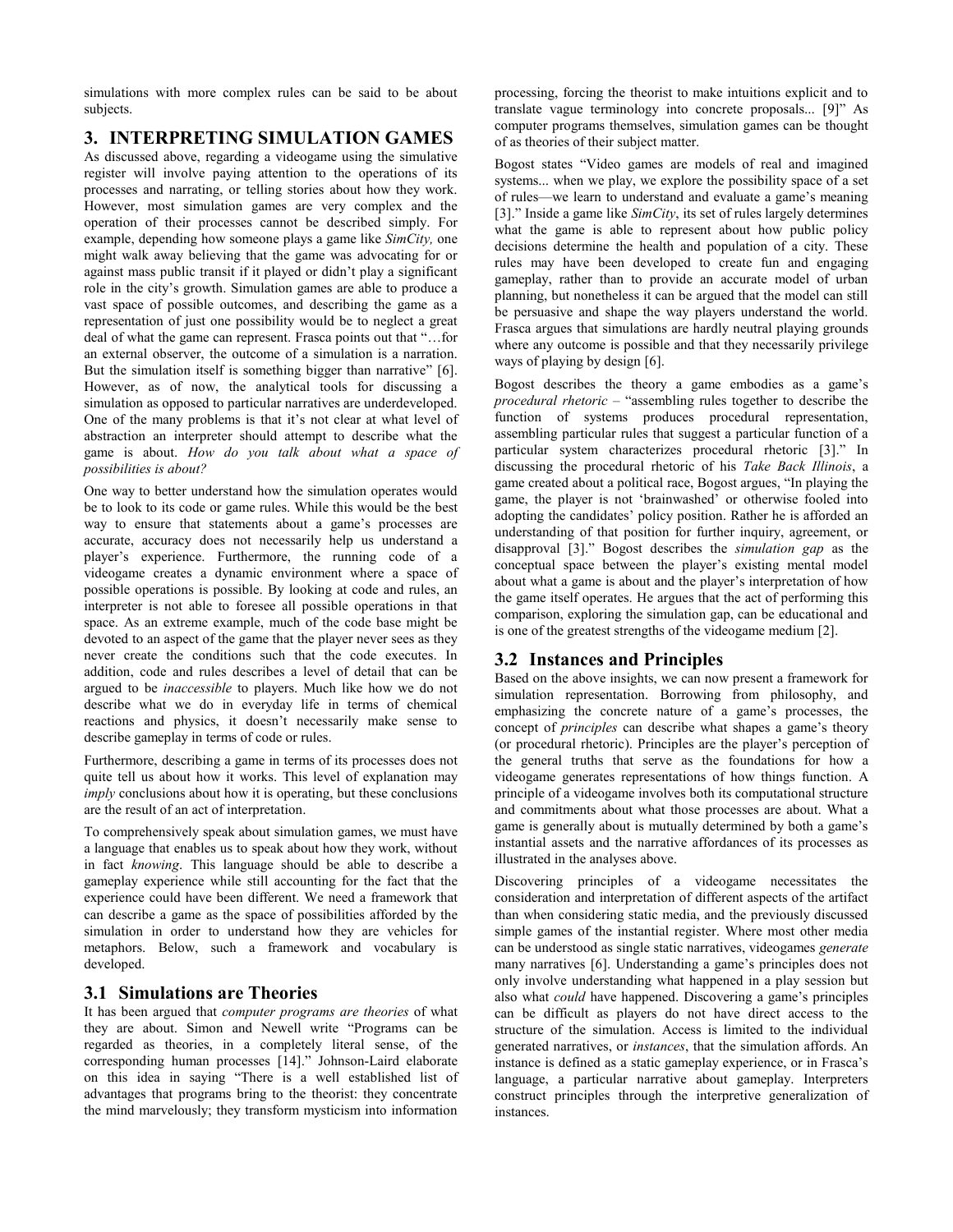Crawford argues that "the best measure of the success of a game is that the player learns the principles behind the game" [4]. Elsewhere, he describes a framework for how interactive systems operate and players earn this understanding: the listen/think/speak loop [5]. A system *listens* to player input, *thinks* about how this input changes its state, and then *speaks* about the new state to the player. Players also enact a listen/think/speak loop when engaging with interactive systems. A player observes the system's output (listens), considers the space of possible actions (thinks), and then chooses and performs some action (speaks). Note how a principle is not solely the system's *think* part of the loop. A principle involves commitments about what is being represented (which is not present in the computer code) and its recognition is influenced by an individual's personal history and cultural context.

An instance encompasses an interpretation resulting from one pass through this loop that begins with the system's expression of its state and ends with the player's consideration of the new state. Many instances can be in process at any point in time, and it is not the case that every pass through the loop comprises an instance. Only those cycles of interaction that are found to be significant are interpreted and considered. In other words, an instance is a moment of reflection about a segment of gameplay. By iteratively considering the relationship between the player's action, motivations, and how the system responded to the action, the player begins to construct interpretations of the videogame's principles. An instance can either support or distract from a principle. Wardrip-Fruin's concept of the *SimCity Effect* relates: "Successful play requires understanding how initial expectation differs from system operation, incrementally building a model of the system's internal processes based on experimentation" [20]. Of course, an instance that distracts an interpretive hypothesis doesn't necessarily invalidate it. With humanistic interpretation, an interpreter may or may not be wholly consistent.

#### **3.3 Conclusions**

Given a set of principles, the interpreter will make *conclusions* about what a game is representing. In this context, a conclusion is a generalization about what the system tends to represent. For example, after playing *September 12th*, a game in which players target a Middle Eastern city with missiles intended to kill terrorists, for some time the city will most likely be destroyed and filled with a much higher number of terrorists and a much higher terrorist to civilian ratio. An example of a principle of *September 12th* is that terrorists are born from civilian deaths and a conclusion could be that *September 12th* represents a critique of the bombing of foreign nations and implies a simple solution - to stop.

If an interpreter is dissatisfied with a conclusion, his critique may take to task a principle that led to it. For example, one might argue that the terrorist to civilian ratio in *September 12th* does not accurately represent how actual people become terrorists. This is an example of the simulation gap that exists between player's beliefs about the real world and what they perceive the game as representing.

In summary, the simulative register regards the ways that a game's operation can be narrated as salient material for interpretation. Through experimentation and grouping gameplay instances, the player constructs generalities about how the system operates, and these are called the principles of the game. These principles become the vehicles of metaphors that drive the interpretation, and ultimately provide the material that constitutes an interpretation. Finally, conclusions about what the system tends to output/represent can be asserted.

#### **4. INTERPRETING LEMONADE STAND**

Using the above insight that simulation games are best understood by narrating their processes and regarding these as metaphorically representational, and the framework of understanding a game in terms of its principles, this section will analyze the classic computer game *Lemonade Stand* (1979).

Gameplay in *Lemonade Stand* involves running a small business while trying to maximize profits. In the early versions of the game, as discussed here, given a weather forecast, the player chooses how many glasses of lemonade to make, how much to charge for the beverage and how many signs to buy for advertising. After these choices are made, the player is presented with a report of how many sales were made and how this affected the stand's financial standing. After this, the player is given the next day's weather forecast, and chooses again how many lemons and signs to buy and how much to charge for each glass of lemonade (Figure 3).

In every simulated day, players of *Lemonade Stand* are confronted with choices about how much of their assets to invest into that day and in what way. Each day can be considered an instance of the simulation as the game's design suggests that each day the player ought to pause and reflect upon what has happened. For example, on a sunny day, the player might choose to charge a very low price, with no signs for advertising and all of the glasses might sell. Note how *Lemonade Stand* provides a particularly clean example of instances where other games, such as *SimCity*, do not



**Figure 3 - In** *Lemonade Stand***, players choose how much lemonade to make, how much advertising to buy and how much to charge (left) and then see how the day's sales went.**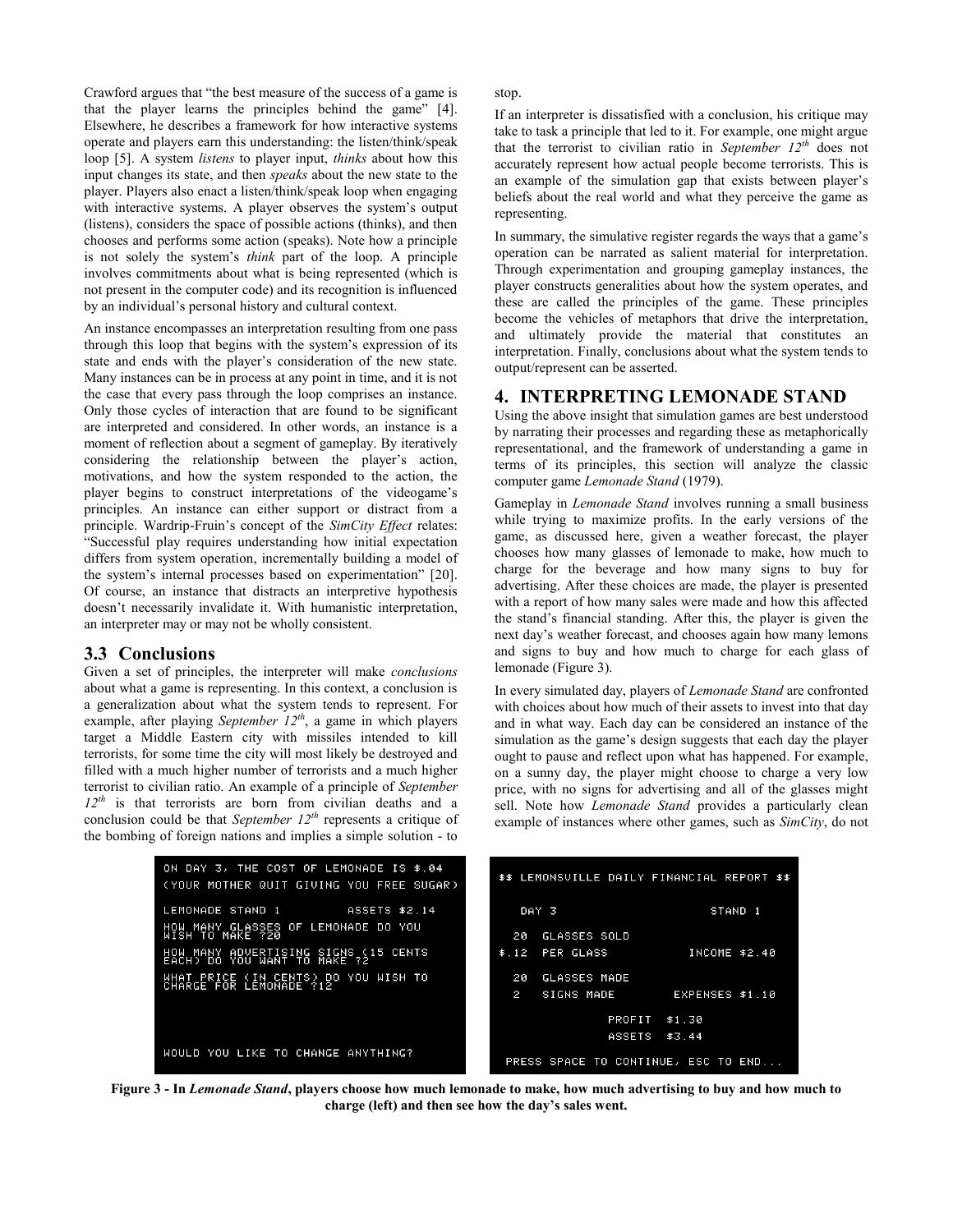have such clearly delineated instances.

With *Lemonade Stand*, a day, or instance, where the weather was cloudy, given the same price and number of glasses, none of the glasses would sell. Based solely on these two instances, the player could interpret a principle of *Lemonade Stand* through a generalization of these observations: *ceteris paribus*, sunny weather encourages and cloudy weather discourages the sale of lemonade. In terms of the simulative register, this belief stands on a metaphor that people and lemonade, the instantial tenors, operate according to the processes that would have people buy more lemonade when the weather is sunny and less when it is cloudy, the procedural vehicle.

Note how as described, this principle is too general to describe *how much* more or less people want to purchase lemonade based on the weather. For instance, where on a sunny day a whole stock of ten glasses of lemonade might sell and on a cloudy day only three would, given a different stock size of twenty glasses, twelve might still on the sunny day, where four might sell on the cloudy day. The exact relationship is hidden in the code, to which the player does not have direct access. To reiterate an earlier point, the reason for speaking about the representations of a simulation game at the level of generalized principles, as opposed to particular descriptions, or instances, is that the relationship between weather and how much lemonade might sell is dynamic. An assumption of this interpretation framework is to speak about the system as a whole as much as possible.

*Lemonade Stand* is an interesting example as most of the simulation's variables appear to be directly visible to the player: the number of glasses made, the price, the number of advertising signs made and the weather. *Ceteris paribus* claims, like that about the influence of weather, can be made about each of these variables after performing simple experiments. For example, through comparing two instances where the player charged a high price for the beverage and another where a low price was charged, it will be found that more glasses of lemonade will tend to be sold as the price decreases.

While these sorts of claims help understand specifically what the simulation is claiming about people and how they purchase lemonade, simulation games can also be claimed to represent more general principles. For instance, *Lemonade Stand* involves constantly trying to maximize profits and minimize costs. The player doesn't want to make more glasses of lemonade than will

sell, and doesn't want to buy more advertising signs than are necessary to attract customers. Furthermore, the player wants to sell all the glasses made, but wants to do so at the highest price possible. This relationship describes almost exactly a core introductory concept in economics: the laws of supply and demand. Thus, the game can be said to be representations of those ideas. For this reason, *Lemonade Stand* is commonly used in classrooms to introduce economics. Whatever the exact processes that compute the results of the day, adopting the general principles of supply and demand as the way to understand, or narrate, the simulation will consistently match the output of the simulation.

By identifying these principles of the simulation, other concepts from economics become relevant to the discussion of what the game represents. It can be said that what the player is constantly trying to do is achieve *equilibrium* – the state where both supply and demand are equal. Demand in *Lemonade Stand* is influenced by the weather, price and amount of advertising and supply is specified by the player in terms of the number of glasses of lemonade that are made. The player must try to avoid excess supply – where price is set too high and not all glasses of lemonade are sold – and excess demand – where price is set too low and all glasses are sold. Because demand is a function of three variables, two of which the player is in control of, another task is to determine the most efficient way to create demand. More specifically, the player needs to determine whether advertising or lower prices will attract more customers in various weather conditions. In this way, *Lemonade Stand* is a game about learning to understand the principles of supply and demand. These principles exist through the narration of the processes that *Lemonade Stand* creates through the structure of its simulation.

After identifying the economic principles at play in Lemonade Stand, an interpreter can draw various conclusions based on whether the representations match preexisting ideas about the subject matter, or simply to draw conclusions about what situations the generative principles will tend to create. For example, one could claim that *Lemonade Stand*, by reducing customer's willingness to purchase lemonade to weather, price and advertising, oversimplifies how market choices are made. Specifically, one might argue that reputation plays a key role that is not addressed in the simulation (later versions of *Lemonade Stand* do incorporate this dimension). One might also conclude, after being unsuccessful at creating profit, that *Lemonade Stand* is



**The Simulation's Principles** 

**Figure 4 - A summary of how principles can be generated from an instance.**